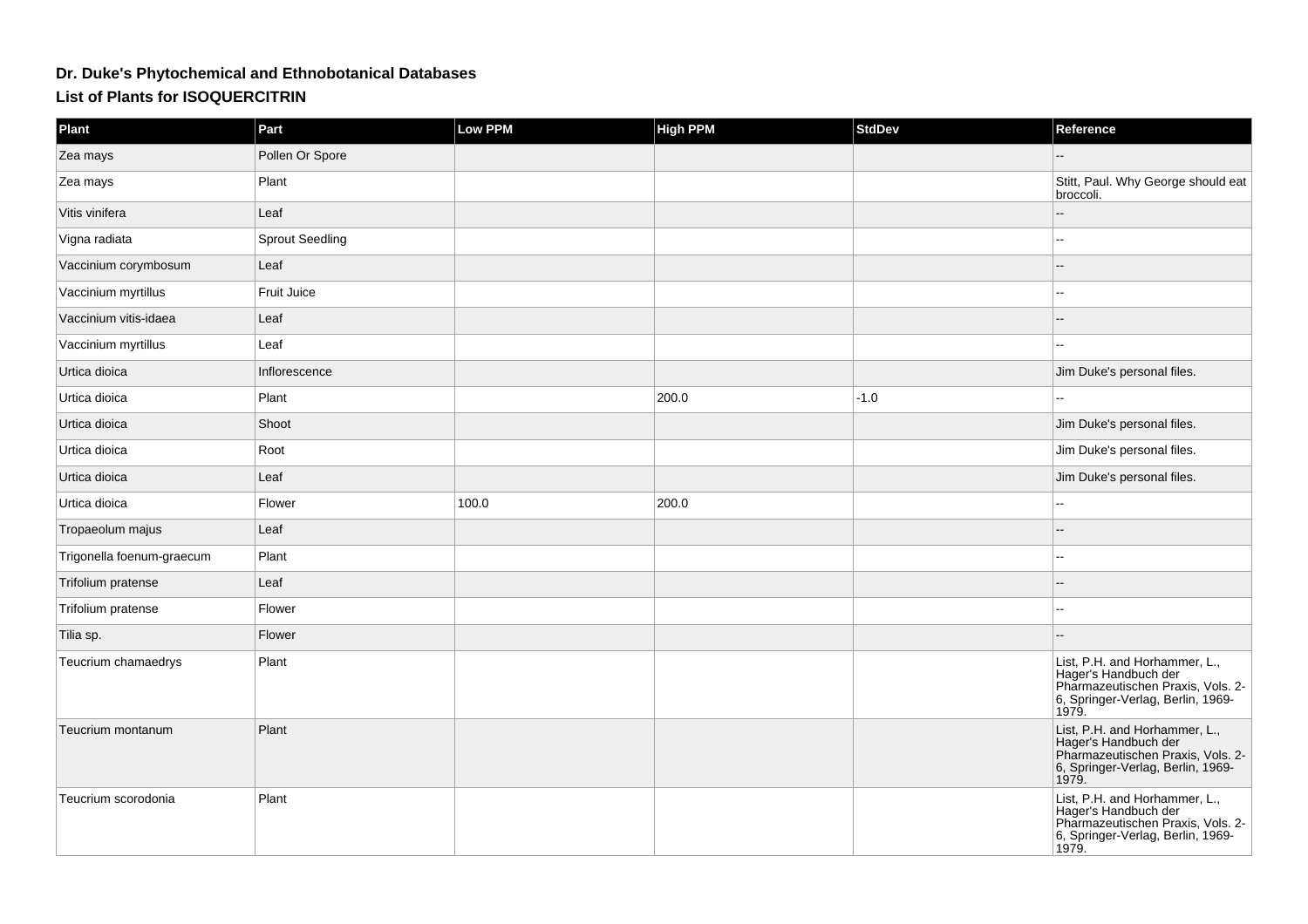| Plant                | Part        | Low PPM | <b>High PPM</b> | <b>StdDev</b>       | Reference                                                                                                                                |
|----------------------|-------------|---------|-----------------|---------------------|------------------------------------------------------------------------------------------------------------------------------------------|
| Teucrium botrys      | Plant       |         |                 |                     | List, P.H. and Horhammer, L.,<br>Hager's Handbuch der<br>Pharmazeutischen Praxis, Vols. 2-<br>6, Springer-Verlag, Berlin, 1969-<br>1979. |
| Teucrium scordium    | Plant       |         |                 |                     | List, P.H. and Horhammer, L.,<br>Hager's Handbuch der<br>Pharmazeutischen Praxis, Vols. 2-<br>6, Springer-Verlag, Berlin, 1969-<br>1979. |
| Terminalia chebula   | Fruit       |         |                 |                     | Polovyanov, G. G. 1974.<br>Flavonoids from the Fruit of the<br>Yellow Myrobalan Plum. Chem.<br>Nat. Comp. 10 (5): 690-.                  |
| Taraxacum officinale | Flower      |         |                 |                     |                                                                                                                                          |
| Syzygium aromaticum  | Fruit       |         |                 |                     |                                                                                                                                          |
| Sorbus aucubaria     | Fruit       |         |                 |                     |                                                                                                                                          |
| Solidago gigantea    | Leaf        |         |                 |                     |                                                                                                                                          |
| Solidago gigantea    | Flower      |         |                 |                     |                                                                                                                                          |
| Solidago virgaurea   | Flower      |         |                 |                     |                                                                                                                                          |
| Solanum tuberosum    | Plant       |         |                 |                     | Stitt, Paul. Why George should eat<br>broccoli.                                                                                          |
| Serenoa repens       | Fruit       |         |                 |                     |                                                                                                                                          |
| Sambucus nigra       | Flower      |         |                 |                     |                                                                                                                                          |
| Salix alba           | Leaf        |         |                 |                     |                                                                                                                                          |
| Salix alba           | <b>Bark</b> |         |                 |                     | Pedersen, M. 1987. Nutritional<br>Herbology. Pederson Publishing.<br>Bountiful, Utah. 377 pp.                                            |
| Ruscus aculeatus     | Shoot       |         |                 |                     |                                                                                                                                          |
| Rubus idaeus         | Fruit       |         |                 |                     | --                                                                                                                                       |
| Rosa spp             | Fruit       |         |                 |                     |                                                                                                                                          |
| Rosa canina          | Fruit       |         |                 |                     | List, P.H. and Horhammer, L.,<br>Hager's Handbuch der<br>Pharmazeutischen Praxis, Vols. 2-<br>6, Springer-Verlag, Berlin, 1969-<br>1979. |
| Rosa canina          | Leaf        |         | 20.0            | -0.4499489277934074 |                                                                                                                                          |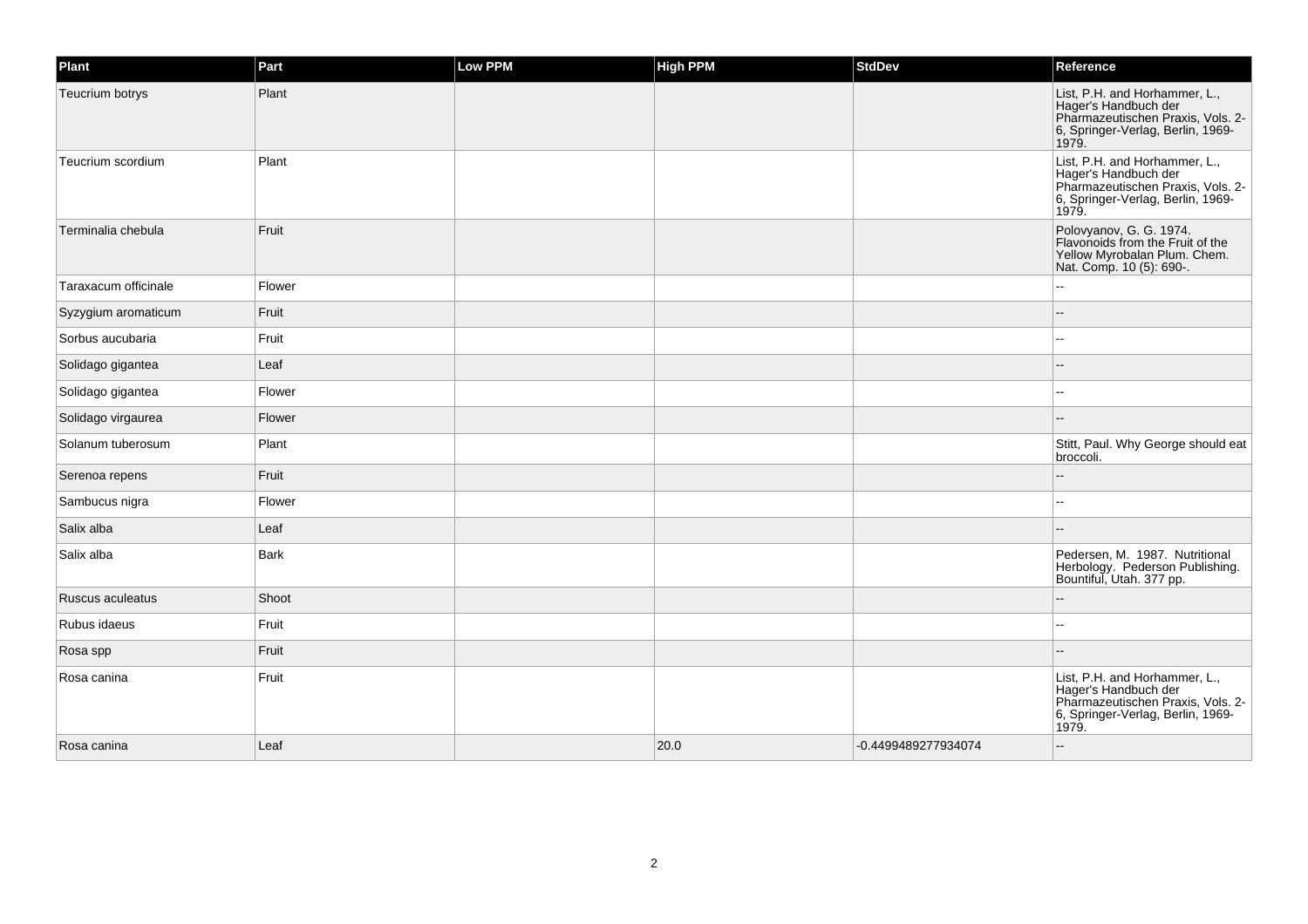| Plant                | Part        | Low PPM | <b>High PPM</b> | <b>StdDev</b>       | Reference                                                                                                                                                                                                                    |
|----------------------|-------------|---------|-----------------|---------------------|------------------------------------------------------------------------------------------------------------------------------------------------------------------------------------------------------------------------------|
| Ricinus communis     | Leaf        |         |                 |                     | List, P.H. and Horhammer, L.,<br>Hager's Handbuch der<br>Pharmazeutischen Praxis, Vols. 2-<br>6, Springer-Verlag, Berlin, 1969-<br>1979.                                                                                     |
| Ribes nigrum         | Leaf        |         |                 |                     |                                                                                                                                                                                                                              |
| Ribes nigrum         | Fruit       |         |                 |                     | List, P.H. and Horhammer, L.,<br>Hager's Handbuch der<br>Pharmazeutischen Praxis, Vols. 2-<br>6, Springer-Verlag, Berlin, 1969-<br>1979.                                                                                     |
| Ribes nigrum         | Fruit Juice |         |                 |                     |                                                                                                                                                                                                                              |
| Rhus coriaria        | Leaf        |         |                 |                     | Hansel, R., Keller, K., Rimpler, H.,<br>and Schneider, G. eds. 1992.<br>Hager's Handbuch der<br>Pharmazeutischen Praxis, Drogen<br>(A-D), 1209 pp., 1993 (E-O), 970<br>pp., 1994 (P-Z), 1196 pp.<br>Springer-Verlag, Berlin. |
| Rheum rhabarbarum    | Leaf        |         |                 |                     |                                                                                                                                                                                                                              |
| Punica granatum      | Pericarp    |         |                 |                     |                                                                                                                                                                                                                              |
| Pteridium aquilinum  | Plant       |         |                 |                     |                                                                                                                                                                                                                              |
| Prunus armeniaca     | Fruit       |         |                 |                     | List, P.H. and Horhammer, L.,<br>Hager's Handbuch der<br>Pharmazeutischen Praxis, Vols. 2-<br>6, Springer-Verlag, Berlin, 1969-<br>1979.                                                                                     |
| Piper nigrum         | Fruit       |         |                 |                     |                                                                                                                                                                                                                              |
| Pimpinella anisum    | Leaf        |         |                 |                     | --                                                                                                                                                                                                                           |
| Pimenta dioica       | Fruit       |         |                 |                     |                                                                                                                                                                                                                              |
| Phytolacca americana | Leaf        |         |                 |                     | --                                                                                                                                                                                                                           |
| Phyllanthus amarus   | Shoot       |         | 122.0           | -0.7015305440834595 | $-$                                                                                                                                                                                                                          |
| Petasites hybridus   | Leaf        |         |                 |                     | Wichtl, M. 1984. Teedrogen. Ein<br>Handbuch fur Apotheker und<br>Arzte. Wissenschaftliche<br>Verlagsgesellscharft. mbH<br>Stuttgart. 393 pp.                                                                                 |
| Papaver somniferum   | Flower      |         |                 |                     |                                                                                                                                                                                                                              |
| Ocimum basilicum     | Leaf        |         |                 |                     | --                                                                                                                                                                                                                           |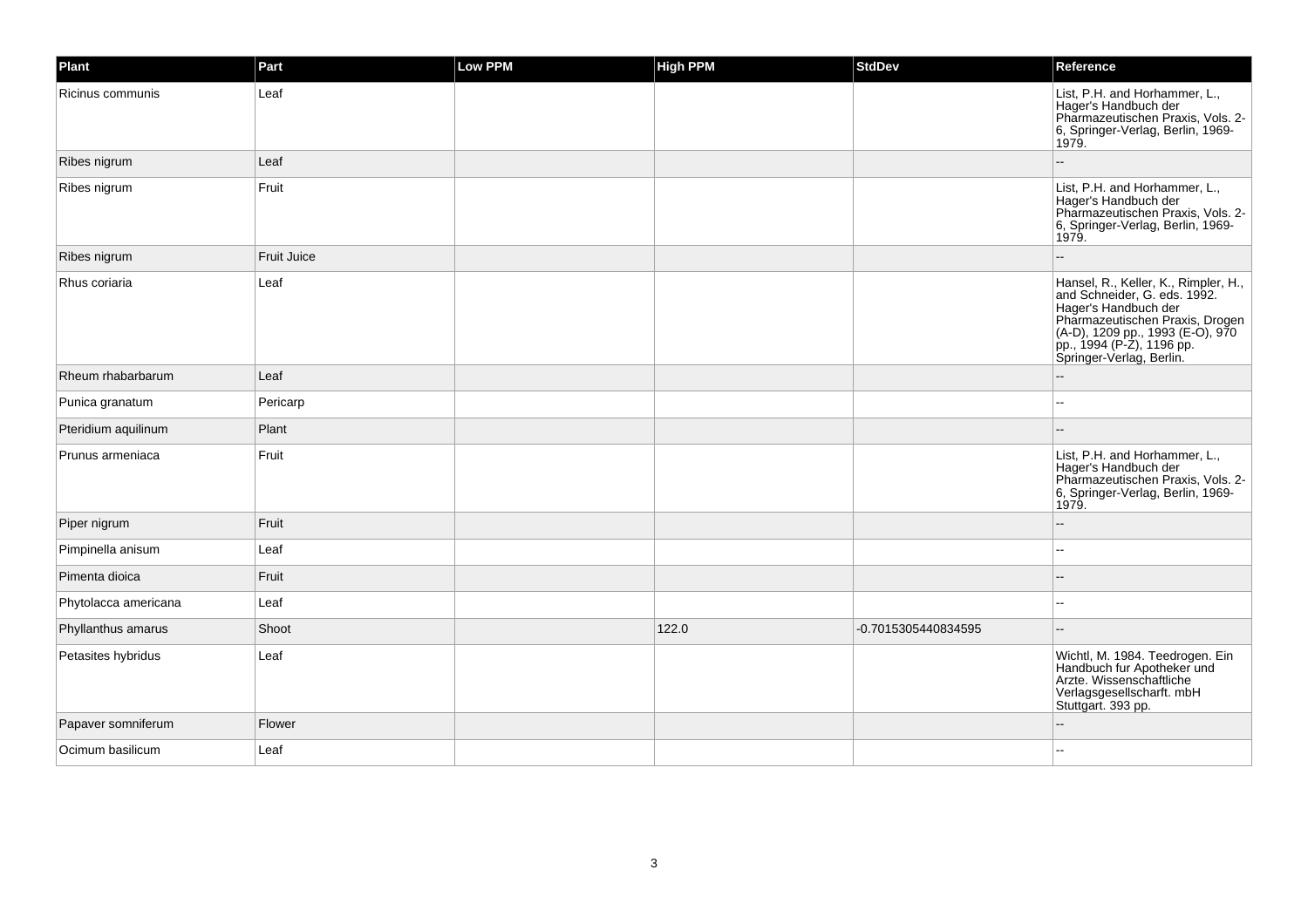| Plant                 | Part        | Low PPM | <b>High PPM</b> | <b>StdDev</b>       | Reference                                                                                                                                                                                                                 |
|-----------------------|-------------|---------|-----------------|---------------------|---------------------------------------------------------------------------------------------------------------------------------------------------------------------------------------------------------------------------|
| Nicotiana tabacum     | Leaf        |         | 25.0            | -0.4419059183588981 | ANON. 1948-1976. The Wealth of<br>India raw materials. Publications<br>and Information Directorate, CSIR,<br>New Delhi. 11 volumes.                                                                                       |
| Nerium oleander       | Leaf        |         |                 |                     |                                                                                                                                                                                                                           |
| Morus alba            | Leaf        |         |                 |                     |                                                                                                                                                                                                                           |
| Melissa officinalis   | Shoot       |         |                 |                     |                                                                                                                                                                                                                           |
| Melaleuca leucadendra | Plant       |         |                 |                     |                                                                                                                                                                                                                           |
| Marrubium vulgare     | Shoot       |         |                 |                     | --                                                                                                                                                                                                                        |
| Malus domestica       | Fruit       |         |                 |                     |                                                                                                                                                                                                                           |
| Malus domestica       | Pericarp    |         |                 |                     | $\sim$                                                                                                                                                                                                                    |
| Malus domestica       | Fruit Juice |         |                 |                     |                                                                                                                                                                                                                           |
| Lycopodium selago     | Plant       |         |                 |                     | $\overline{a}$                                                                                                                                                                                                            |
| Lycium chinense       | Leaf        |         |                 |                     | Hansel, R., Keller, K., Rimpler, H., and Schneider, G. eds. 1992.<br>Hager's Handbuch der<br>Pharmazeutischen Praxis, Drogen<br>(A-D), 1209 pp., 1993 (E-O), 970<br>pp., 1994 (P-Z), 1196 pp.<br>Springer-Verlag, Berlin. |
| Leonurus cardiaca     | Plant       |         |                 |                     | Williamson, E. M. and Evans, F. J.,<br>Potter's New Cyclopaedia of<br>Botanical Drugs and Preparations,<br>Revised Ed., Saffron Walden, the<br>C. W. Daniel Co., Ltd., Essex UK,<br>362 pp, 1988, reprint 1989.           |
| Laurus nobilis        | Leaf        |         |                 |                     |                                                                                                                                                                                                                           |
| Juniperus communis    | Fruit       |         |                 |                     |                                                                                                                                                                                                                           |
| Juniperus communis    | Leaf        |         |                 |                     |                                                                                                                                                                                                                           |
| Ipomoea batatas       | Root        |         |                 |                     |                                                                                                                                                                                                                           |
| Hypericum perforatum  | Plant       |         | 3000.0          | 1.0                 |                                                                                                                                                                                                                           |
| Hypericum perforatum  | Flower      |         |                 |                     |                                                                                                                                                                                                                           |
| Humulus lupulus       | Fruit       |         |                 |                     | <b>CRC Handbook of Medicinal</b><br>Herbs and/or CRC Handbook of<br>Proximate Analyses                                                                                                                                    |
| Houttuynia cordata    | Shoot       |         | 700.0           | 1.4186506558132177  |                                                                                                                                                                                                                           |
| Houttuynia cordata    | Leaf        |         |                 |                     |                                                                                                                                                                                                                           |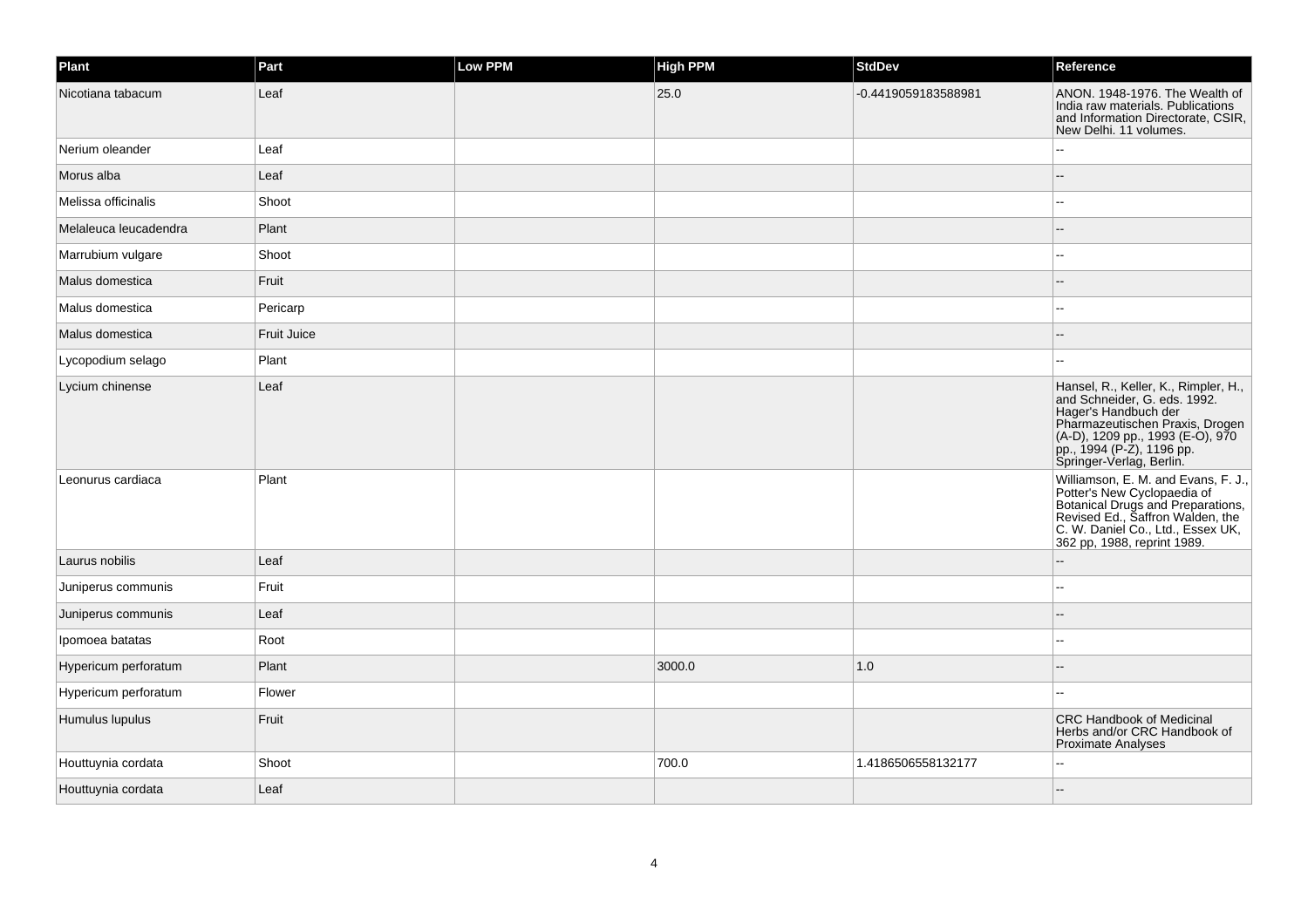| Plant                       | Part   | Low PPM | <b>High PPM</b> | <b>StdDev</b>       | Reference                                                                                                                                                                                            |
|-----------------------------|--------|---------|-----------------|---------------------|------------------------------------------------------------------------------------------------------------------------------------------------------------------------------------------------------|
| Houttuynia cordata          | Plant  |         |                 |                     | <b>Chemical Constituents of Oriental</b><br>Herbs (3 diff. books)                                                                                                                                    |
| Hedera helix                | Stem   |         |                 |                     |                                                                                                                                                                                                      |
| Hamamelis virginiana        | Leaf   |         |                 |                     |                                                                                                                                                                                                      |
| Gossypium sp                | Flower |         |                 |                     |                                                                                                                                                                                                      |
| Glycyrrhiza glabra          | Plant  |         |                 |                     | Stitt, Paul. Why George should eat<br>broccoli.                                                                                                                                                      |
| Glycyrrhiza uralensis       | Leaf   |         | 21.0            | -0.4483403259065055 |                                                                                                                                                                                                      |
| Glycine max                 | Shoot  |         |                 |                     |                                                                                                                                                                                                      |
| Glycine max                 | Leaf   |         |                 |                     |                                                                                                                                                                                                      |
| Glechoma hederacea          | Plant  |         |                 |                     |                                                                                                                                                                                                      |
| Ginkgo biloba               | Leaf   |         |                 |                     | Leung, A. Y. and Foster, S. 1995.<br>Encyclopedia of Common Natural<br>Ingredients 2nd Ed. John Wiley &<br>Sons, New York. 649 pp.                                                                   |
| Foeniculum vulgare          | Seed   |         |                 |                     |                                                                                                                                                                                                      |
| Foeniculum vulgare          | Fruit  |         |                 |                     |                                                                                                                                                                                                      |
| Ficus carica                | Fruit  |         |                 |                     |                                                                                                                                                                                                      |
| Fallopia japonica           | Plant  |         |                 |                     | List, P.H. and Horhammer, L.,<br>Hager's Handbuch der<br>Pharmazeutischen Praxis, Vols. 2-<br>6, Springer-Verlag, Berlin, 1969-<br>1979.                                                             |
| Euphrasia officinalis       | Plant  |         |                 |                     |                                                                                                                                                                                                      |
| Eucalyptus globulus         | Leaf   |         |                 |                     |                                                                                                                                                                                                      |
| Eucalyptus rostratus        | Plant  |         |                 |                     | Okamura, H., Mimura, A., Yakou,<br>Y., Niwano, M., and Takahara, Y.<br>1992. Antoxidant Activity of<br>Tannins and Flavonoids in<br>Eucalyptus rostrata.<br>Phytochemistry. 33(3): 557-561.<br>1993. |
| Erythroxylum novogranatense | Leaf   |         | 100.0           | -0.3212607768412582 |                                                                                                                                                                                                      |
| Erythroxylum coca           | Leaf   |         | 100.0           | -0.3212607768412582 |                                                                                                                                                                                                      |
| Equisetum arvense           | Leaf   |         |                 |                     | Jim Duke's personal files.                                                                                                                                                                           |
| Equisetum arvense           | Stem   |         |                 |                     | Jim Duke's personal files.                                                                                                                                                                           |
| Equisetum arvense           | Plant  |         |                 |                     |                                                                                                                                                                                                      |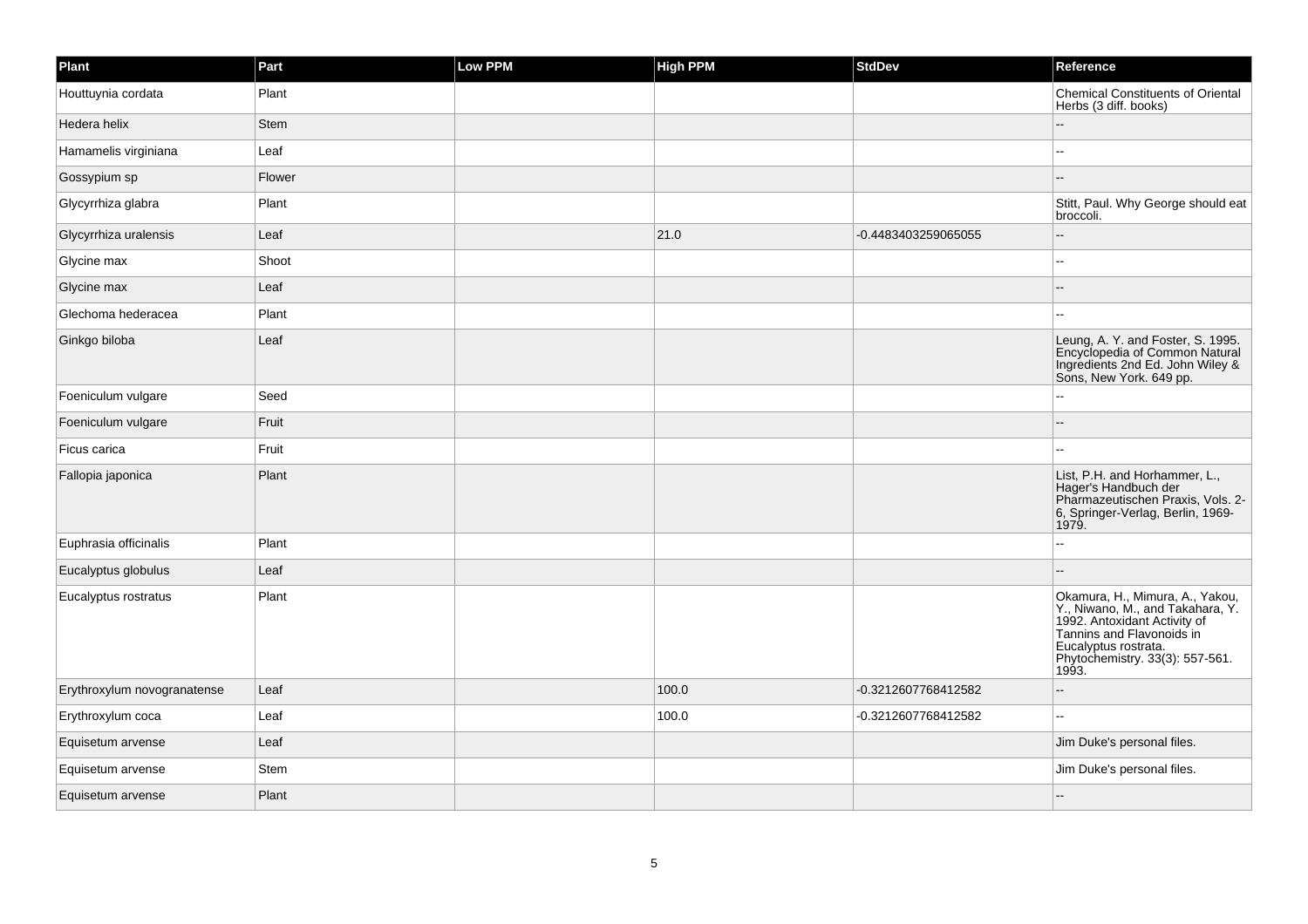| Plant                   | Part   | <b>Low PPM</b> | <b>High PPM</b> | <b>StdDev</b>       | Reference                                                                                                                                                                                                                                                                                                                 |
|-------------------------|--------|----------------|-----------------|---------------------|---------------------------------------------------------------------------------------------------------------------------------------------------------------------------------------------------------------------------------------------------------------------------------------------------------------------------|
| Equisetum arvense       | Shoot  |                |                 |                     | Jim Duke's personal files.                                                                                                                                                                                                                                                                                                |
| Dictamnus albus         | Leaf   |                |                 |                     | List, P.H. and Horhammer, L.,<br>Hager's Handbuch der<br>Pharmazeutischen Praxis, Vols. 2-<br>6, Springer-Verlag, Berlin, 1969-<br>1979.                                                                                                                                                                                  |
| Crataegus monogyna      | Leaf   |                |                 |                     |                                                                                                                                                                                                                                                                                                                           |
| Corylus avellana        | Leaf   |                |                 |                     |                                                                                                                                                                                                                                                                                                                           |
| Coriandrum sativum      | Fruit  |                |                 |                     | ۵.                                                                                                                                                                                                                                                                                                                        |
| Centella asiatica       | Leaf   |                |                 |                     | Jim Duke's personal files.                                                                                                                                                                                                                                                                                                |
| Carum carvi             | Seed   |                |                 |                     |                                                                                                                                                                                                                                                                                                                           |
| Carum carvi             | Shoot  |                |                 |                     |                                                                                                                                                                                                                                                                                                                           |
| Camellia sinensis       | Leaf   |                | 1820.0          | 2.4455344686299503  |                                                                                                                                                                                                                                                                                                                           |
| Brassica nigra          | Leaf   |                |                 |                     |                                                                                                                                                                                                                                                                                                                           |
| Bidens pilosa           | Leaf   |                | 12.0            | -0.4628177428886223 | Jim Duke's personal files.                                                                                                                                                                                                                                                                                                |
| Berberis vulgaris       | Fruit  |                |                 |                     | Jim Duke's personal files.                                                                                                                                                                                                                                                                                                |
| Aspalathus linearis     | Shoot  |                | $1.0$           | -1.1453747053075045 |                                                                                                                                                                                                                                                                                                                           |
| Artemisia absinthium    | Leaf   |                |                 |                     |                                                                                                                                                                                                                                                                                                                           |
| Artemisia annua         | Shoot  |                |                 |                     | Wright, C.W. (Ed) 2002. Medicinal & A<br>romatic Plants-Industrial<br>Profiles.Artenisation<br>Profiles.Artenisia.344pp.Maffei,M.<br>(Ed)2002.Vetiveria.The Genus<br>Vetiveria.Taylor&Francis.NY,NY.1<br>91pp.Southwell,I.,Lowe,R.(Eds)19<br>99.Tea Tree.The Genus<br>Melaleuca.Harwood<br>Acad.Pub.Amsterdam,Netherlands |
| Arnica montana          | Flower |                |                 |                     |                                                                                                                                                                                                                                                                                                                           |
| Arctostaphylos uva-ursi | Leaf   |                |                 |                     |                                                                                                                                                                                                                                                                                                                           |
| Arachis hypogaea        | Plant  |                |                 |                     |                                                                                                                                                                                                                                                                                                                           |
| Apium graveolens        | Seed   |                |                 |                     |                                                                                                                                                                                                                                                                                                                           |
| Anethum graveolens      | Leaf   |                |                 |                     |                                                                                                                                                                                                                                                                                                                           |
| Ammi visnaga            | Flower |                |                 |                     |                                                                                                                                                                                                                                                                                                                           |
| Ammi visnaga            | Leaf   |                |                 |                     |                                                                                                                                                                                                                                                                                                                           |